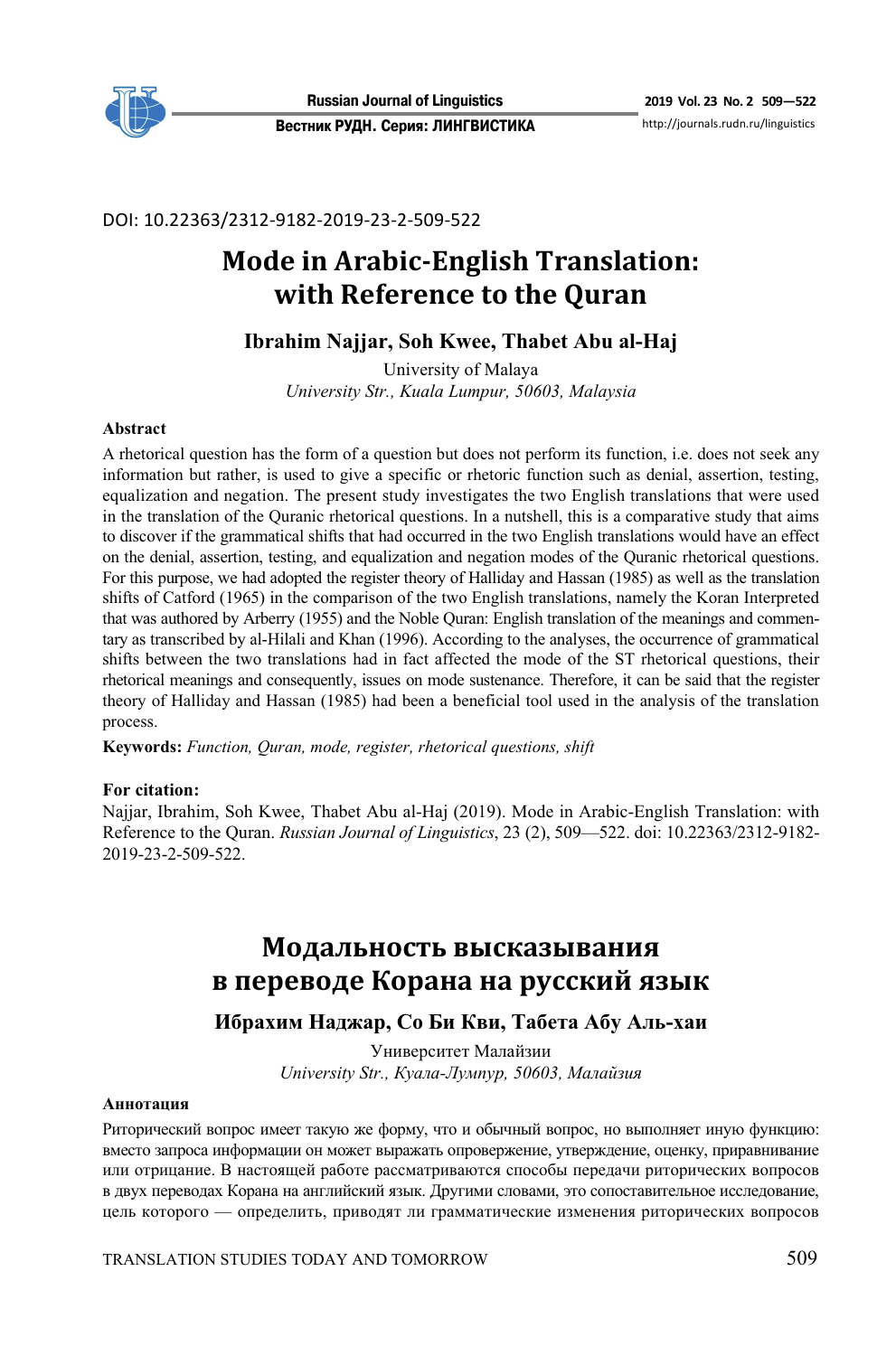в двух английских переводах Корана к изменению модальности опровержения, утверждения, оценки, приравнивания и отрицания. Исследование опирается на теорию регистров М.А.К. Хэллидея и Р. Хасан (1985) и теорию переводческих сдвигов Дж. Кэтфорда (1965). В качестве материала исследования используются выдержки из Корана, а также два английских перевода Корана: "The Koran Interpreted by Arberry" (1955) и "The Noble Quran: English translation of the meanings and commentary by al-Hilali and Khan" (1996). Проведенный анализ свидетельствует о том, что грамматические изменения риторических вопросов в двух переводах приводят к изменению их модальности и, соответственно, их функции. Эти грамматические изменения различного уровня и типа представляют серьезную проблему с точки зрения сохранения модальности при переводе. Показано, что теория регистров Хэллидея и Хасан (1985) является удобным инструментом в процессе перевода.

**Ключевые слова:** *функция. Коран, регистр, риторический вопрос, сдвиг* 

#### **Для цитирования:**

Najjar, Ibrahim, Soh Kwee, Thabet Abu al-Haj. Mode in Arabic-English Translation: with Reference to the Quran // Вестник Российского университета дружбы народов. Серия: Лингвистика = Russian Journal of Linguistics. 2019. Т. 23. No 2. С. 509—522. doi: 10.22363/2312-9182-2019- 23-2-509-522.

## **1. INTRODUCTION**

The rhetorical question is a visible notion that exists in all languages, where according to Siemund (2001:1015), "can be found in all languages of the world, and they also appear to be functioning in a comparable manner". Hackstein (2004:167) had also emphasized rhetorical questions as a cross-linguistic phenomenon that occurs in both written and oral discourse, where the rhetorical question is generally seen as a nonseeking information question. Larson (1984:257) for example, had not only explained the use of rhetorical questions for indicating interrogative grammatical forms with an intended meaning, but also to serve the speaker's subtle purpose in commanding, requesting or emphasizing a particular point (Larson 1984:257) or as described by IIie (1994:130), "heard as questions and understood as statements". Abioye (2011:291) had also mentioned rhetorical question as being a type of figure of speech that comes in the form of a question, but is used for its persuasive effect, where although the rhetorical question and the seeking-information question had shared the same syntactic structure, each however, had served a different purpose. As such, rhetorical questions had attracted a great deal of attention from the scholars because of the significant role it plays in languages. In Arab, rhetorical questions had been extensively studied by both the ancient and modern scholars alike because of its wide occurrence in the Holy Quran. In Arabic, "rhetorical question" is known as "istfham balagi" "استفهام البلاغي" , which means interrogation, a statement that is formulated as a question, but has another connotation.

According to Ranganath et al. (2016:1), a rhetorical question is not one that conveys a message or meaning in an explicit way, but rather, a question that contains an implicit connotation. This was also confirmed by Bhattasali et al. (2015:743), where he had stated not only the words used in the context of the question as strong clues for understanding its message and the deviation of the actual meaning from its original form, the question would also be regarded as rhetoric or otherwise by considering the appearance of its negative polarity context.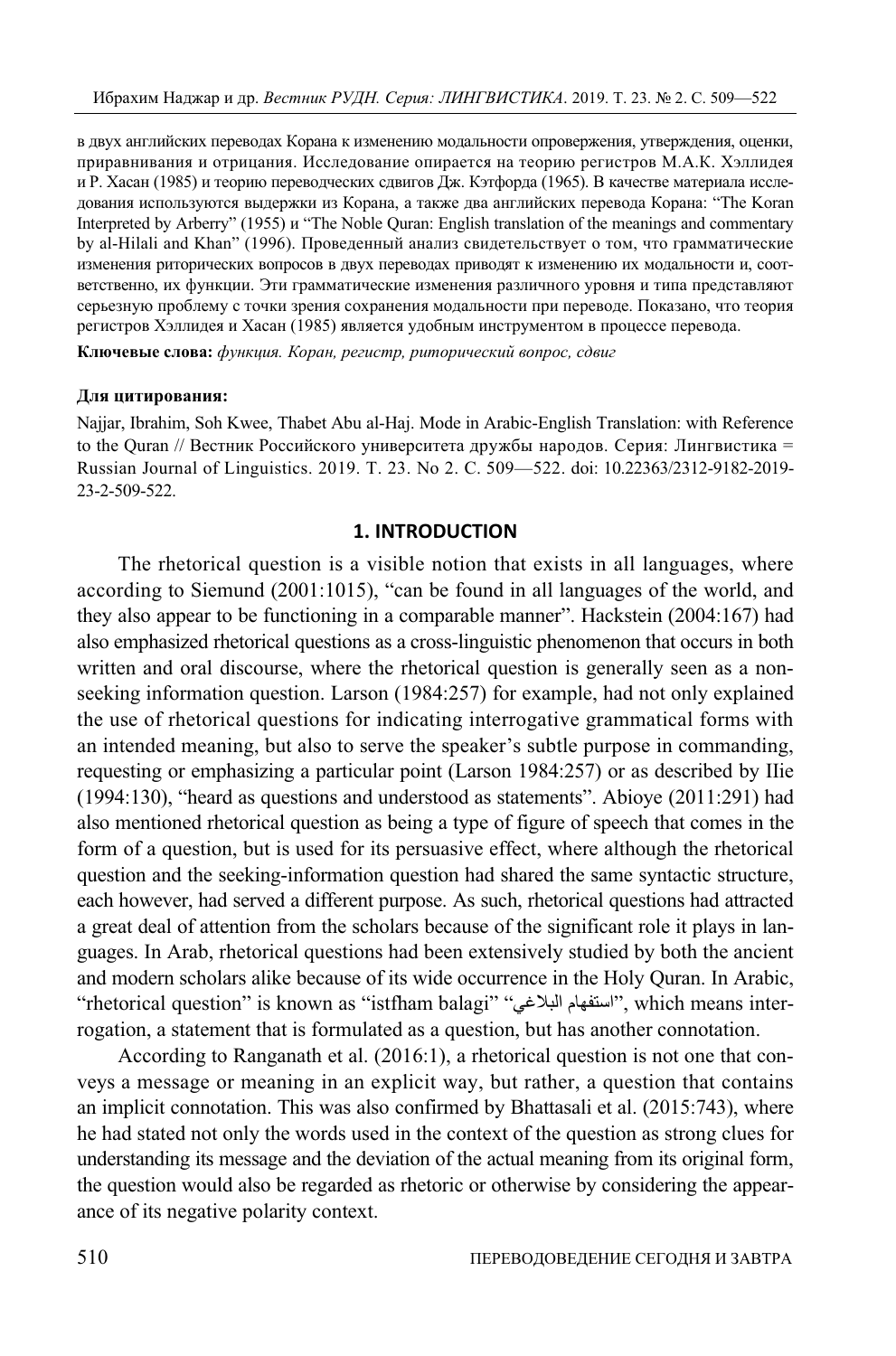As for translation-wise, Larson (1974) had emphasized the importance of considering the situational context of the rhetorical question by further stating the significance of "how the communicative situation and the attitude of the speaker relate to the grammatical forms used" (1974:14) so that it would provide "a more careful analysis of the ST for translation purposes." This was also corroborated by al-Malik (1995) and el-Sa'adany (2010), where they had confirmed the importance of taking the situational context, particularly its religious translation, into consideration.

Translation shifts are inevitable during the process of translation and is an issue that is often dealt with by different theorists (Catford 1965, Vinay and Darblent 1955/1995). While translation shifts might sometimes be valuable to the translated text, it may however, lead to certain issues in the source text, where according to Wills (1982:71), the changes of a situational context will cause "changes to inevitably take place in the linguistic texture. Conversely, if a shift is carried out on the linguistic level, this context of situation will also change". Hence, the aim of this study is to discover if the occurrence of grammatical shifts in the two English translations had affected the mode of the translated rhetorical questions.

## **2. ARABIC RHETORICAL QUESTIONS**

By considering the inclusion of rhetorical questions, many Arab grammarians and rhetoricians had since attempted to clarify the different meanings and constructions of the term "interrogation". Etymologically speaking, the word "al-Istifham" /interrogation/ is not only a verbal noun that is derived from the verb "Istafhama", which means "asking for understanding" (Bofama 2014:11), but is also related to the noun "al-Fihim" /understanding that denotes "understanding things by heart" (al-Fayroz Abadi 2001:1056). For this reason, the Arab grammarians had defined interrogation as interrogating the listener of things that the interrogator does not know (al-Soyoti 1985, Ibn Fares 1998).

Most of the Arab grammarians however, had noticed the deviation of interrogation from its original meaning, where it had given rise to the rhetorical question that is known as "al-Istifham al-Balagee". As mentioned earlier, while the "al-Istifham" is a verbal noun that is derived from the verb "Istafhama", "al-Balagee" /rhetorical on the other hand, is an adjective that is constructed from the noun "al-balagah". In this sense, "Istifham Balagi" is not only deemed to have functioned as a noun phrase at a syntactic level, but had also acted as a stylistic device with certain functions, where in this case, had been the denial function of the rhetorical questions as mentioned by Sibawayh (cited in Aida 2012:25), the most well-known Arabian linguist.

For this reason, many Arab rhetoricians had adopted some of the progress made by the grammarians and studied these interrogations or questions from a rhetorical point of view. They however, had considered the Arabic interrogation as not reflecting its true meaning, but rather, possesses some other underlying meanings known as rhetorical interrogation. These rhetorical meanings or functions are not arbitrary generated but is formed by certain factors such as the context of the question, the speaker's intention, the relationship between the speaker and the listener and also the occasional structure of the question that was used (al-Balakhi 2007:54).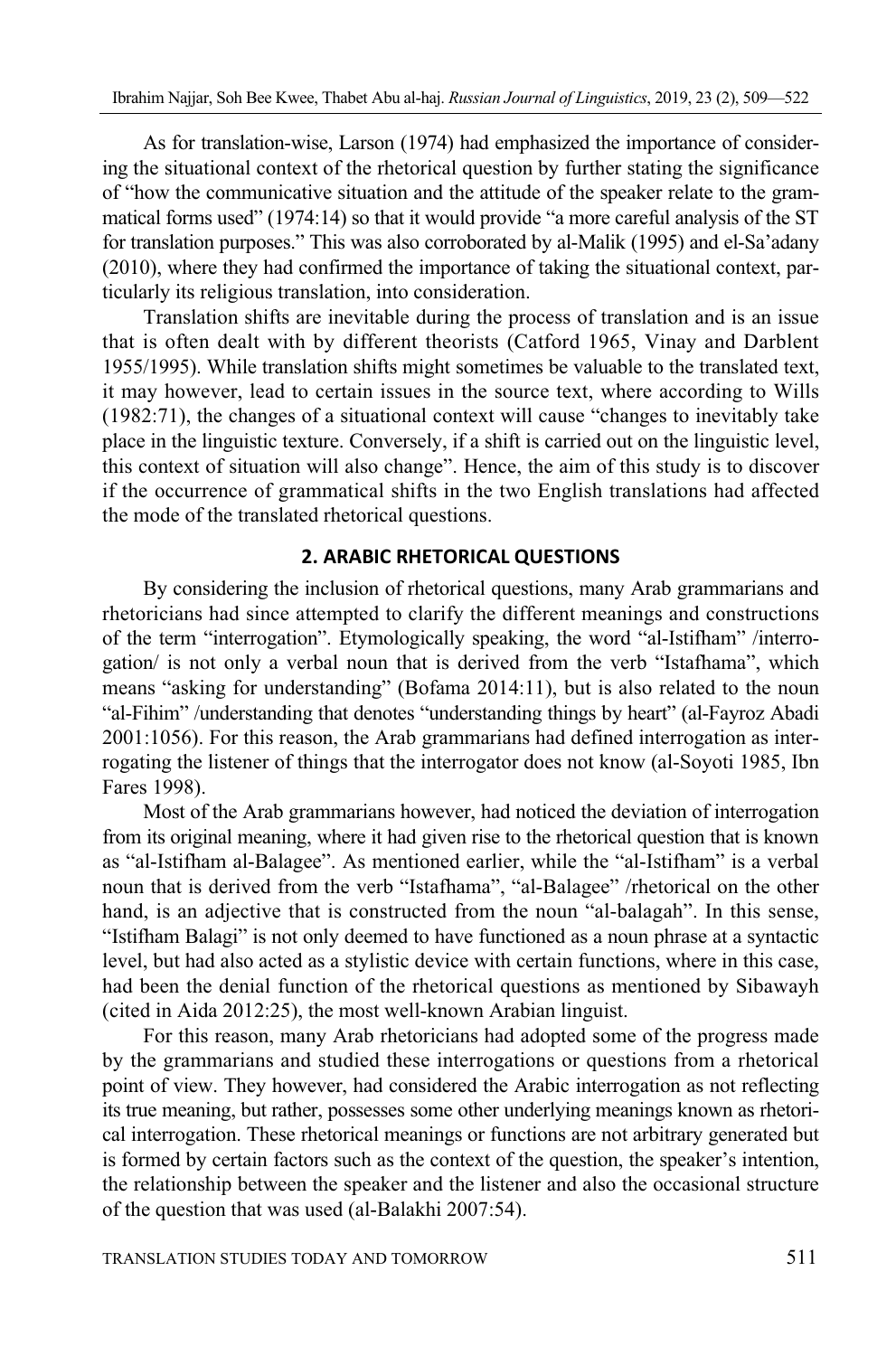# **3. FUNCTIONS OF ARABIC RHETORICAL QUESTIONS**

The functions of rhetorical questions vary from one scholar to another. While some scholars like Ibn Khalawyh (1996:326) may consider rhetorical questions as having 4 functions, there may be others who had believed otherwise. This had therefore prompted many Arab grammarians and rhetoricians to attempt distinguishing the different functions of the rhetorical questions by looking at both the context and structure of the said question. There were also more recent Arabian scholars who had deliberated on the functions of rhetorical questions. In his study, Foda (1953) had specified eleven primary and fourteen secondary functions for such questions, where the differences were due to the speaker, the addressee as well as the state of the addressee.

In fact, although there had been numerous functions of rhetorical questions mentioned by the Arabian scholars, the Arab rhetoricians and grammarians however, had only discovered a common understanding of just over ten prominent functions of the rhetorical questions (Rajdal, 2013). As for the other functions, these were considered secondary and were further divided into ten primary sub-categories to include denial, assertion, exclamation, order, equalization, wish, negation, test, augmentation and suspense. In this study, only the denial, assertion, negation, equalization and the test functions had been focused on with their brief explanation as described below:

- 1. Denial: Denying means the refusal of admitting or acknowledging something that had actually happened. According to al-Balakhi (2007:101), denial is a means that is used by a speaker for creating awareness in the listener and the realization that he/she had committed a mistake, lied or on the pretext of performing a task. As such, denial can be consisted of two types:
	- 1.1. Denial indicates rebuke, where it not only involves rebuking a person about incidents that should not have happened in the past, but also on events that is occurring at the current moment and its possible future occurrences (al-Balakhi 2007:103).
	- 1.2. Denial indicates refutation, where it involves refuting what is not the truth and legitimate. According to Abbas (1997:194), this kind of denial is used to refute false opinions from both the past and present.
- 2. Assertion: to indirectly force the listener to confess on things that he/she has knowledge of (al-Ameri, et al. 2012:86, Sagir 2015).
- 3. Test: this question type is used for the purpose of testing the listener.
- 4. Negation: to negate something. Linguistically, the word negation in Arabic revolves around expulsion and the cessation of a particular issue.
- 5. Equalization: is regarded as a combination of both hamza " $\mathfrak{p}$ " (a/alif) and the coordinated conjunctive "أم"/am/ (or) (al-Zamakhshri, 2009).

# **4. METHOD**

# **4.1. Data collection**

The data from the study had originated from the Quran, where they had consisted of rhetorical questions that were associated with denial, assertion, negation and test functions. These rhetorical questions were also supplied together with the two respective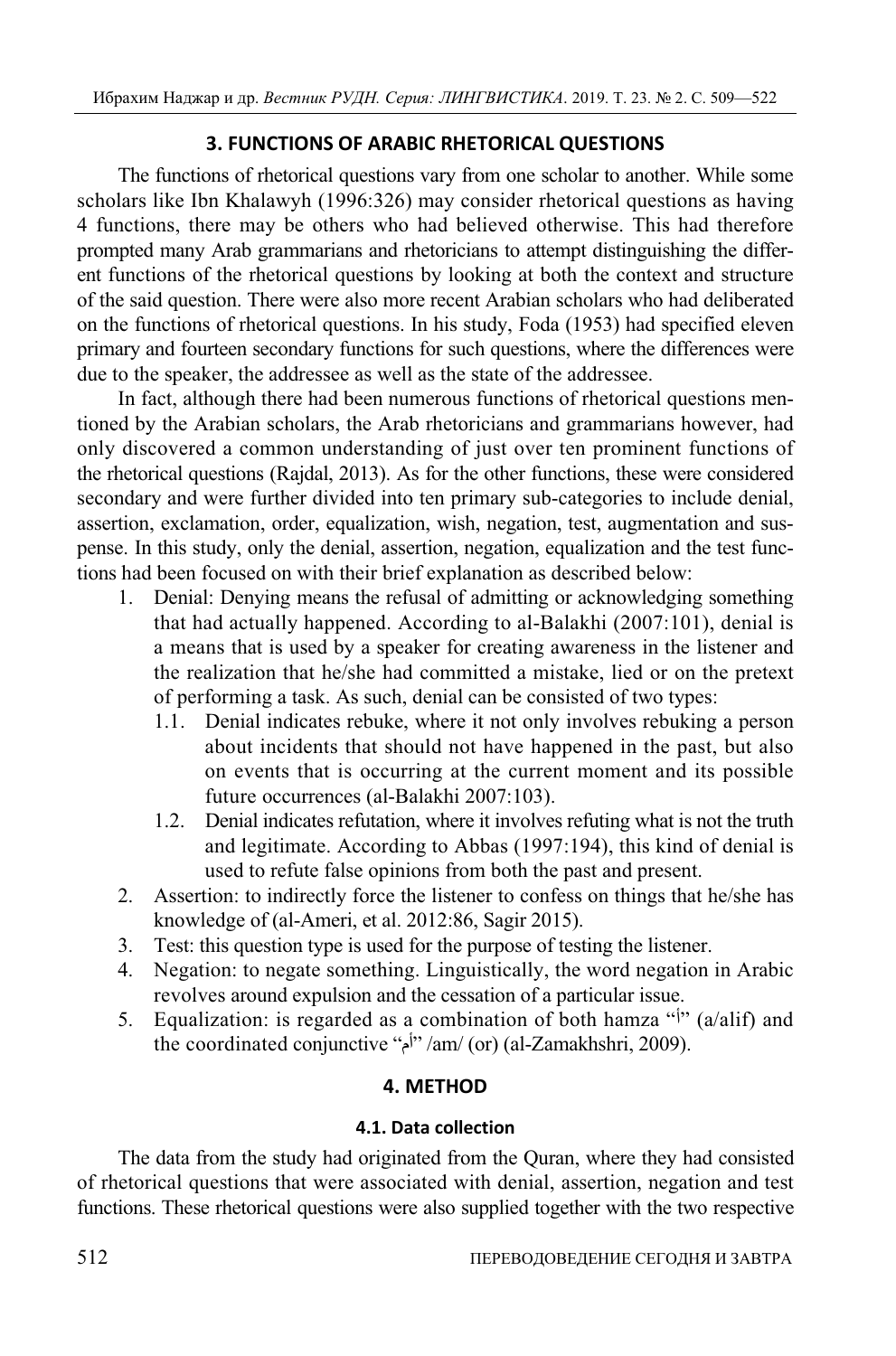English translations used, namely "The Koran Interpreted" and "The Noble Quran: English translation of the meanings and commentary" that were authored by Arberry (1955) and al-Hilali and Khan (1996), respectively.

### **4.2. Context of situation**

In one of their studies, Halliday and Hassan (1985) had discussed the function of "register" under the situational context, where they had described the meaning of the word, sentence and text to be governed by the situational context. A situational context is deemed to be composed of field, tenor and mode variables. While field had concerned those of a subject matter and tenor as dealing with the relationship between/among the speakers, mode on the other hand, is one that is related to the written and oral construction of the language.

Language is also seen as serving three meta-functions that provide "ideational, interpersonal and textual meanings" (Halliday and Hassan, 1985), where the ideational meaning denotes the way the text had represented external reality, interpersonal meaning as describing the relations between the speakers and the listeners, while the textual meaning is regarded as dealing with the cohesion as well as the information and thematic structures of a particular language. Researchers had found a connection between these meta-functions and the register terms, which were depicted by the association shown between the field and ideational meaning, tenor with interpersonal meaning and mode to the textual meta-function. As such, it is important that the associations between these variables and the meta-functions are not ignored, but rather, are dealt with so that the differences of the situational context between any two languages can be detected. Based on the above reasons, this theory was thus adopted in studying the data of the Quran.

#### **4.3. Translation shifts**

In his study, Catford (1965) had examined two types of equivalence, where the formal correspondence had been described as "any TL category (unit, class, structure, etc.) that occupies as nearly as possible the 'same' place in the 'economy' of the TL, as the given SL category had occupied the SL" (1965:27), and when this type of equivalence is not achieved, the textual equivalence would then be required and is attained through "shifts". Catford (1965:49) sees the textual equivalence as textual items with "a greater overlap of situational range" that are dissimilar across cultures. To put this in a more contemporary systemic functional term, Shore (2001:259) had mentioned texts or parts of texts to be equivalent if they had functioned in the same manner as those exhibited by the SL and TL. For this reason, textual equivalence can be defined as "any observed TL text or portion of text on a particular occasion to be the equivalent of a given SL text or portion of text" (1965:159). Catford (1965) had also differentiated the two types of translation shifts as:

**A-Level shift:** this type refers to a concept, which is expressed grammatically in one language but is shifted into lexis in another.

- **B-Category shift** that is consisted of:
- (i) **Structural shift**: which can be found at "all levels of language and occurs because the ST structure had been different than those of the TT".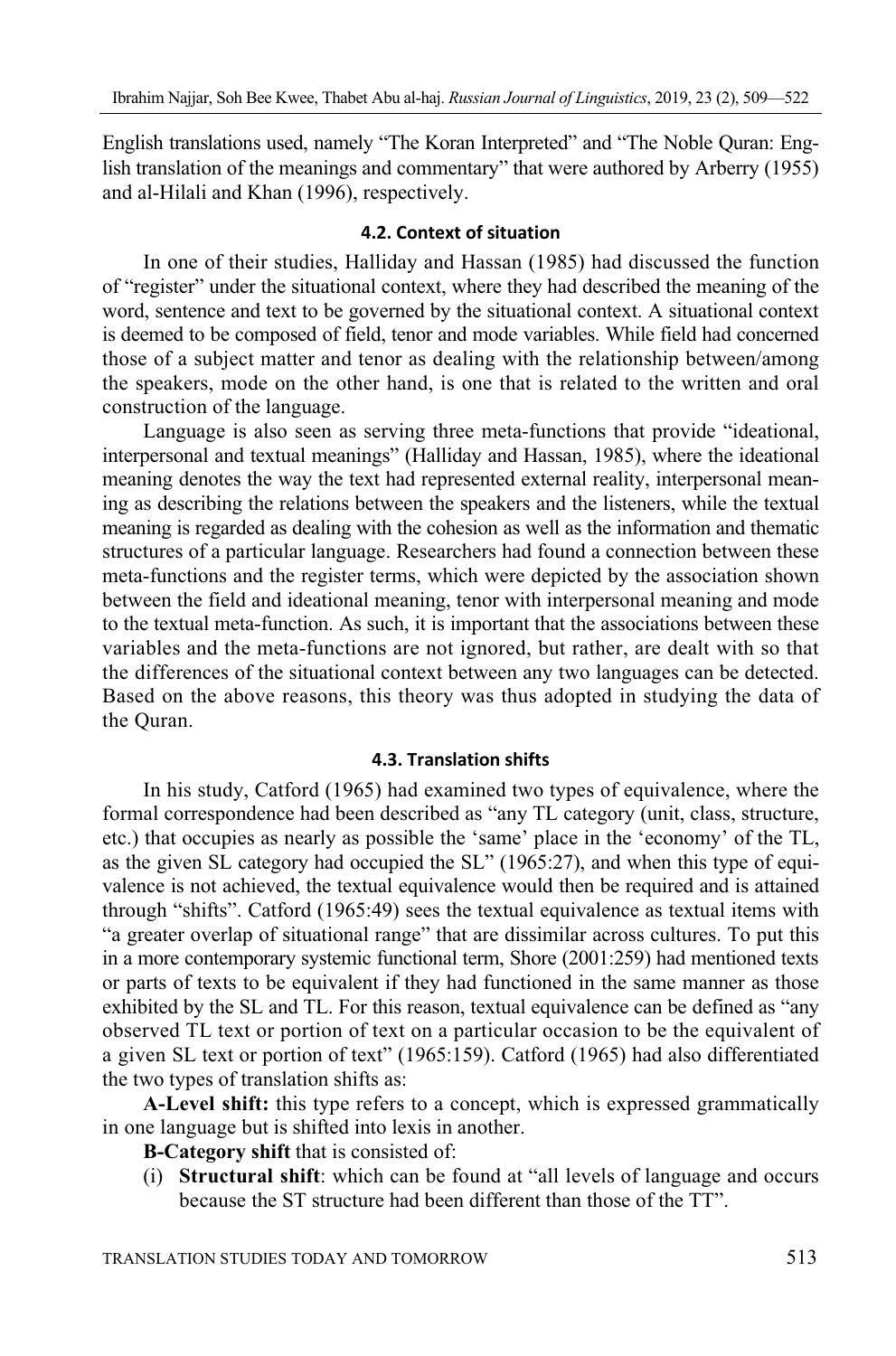- (ii) **Class shift:** one part of speech that is shifted to another.
- (iii) **Unit shift:** "such a shift occurs when the TL translation equivalence has a different rank compared to the SL". "Rank here refers to the hierarchical linguistic units of sentence, clause, group, word, and morpheme".
- (iv) **Intra-System shift:** "This shift occurs when the SL and TL "possess approximately corresponding systems" but where "the translation involves selection of a non-corresponding term in the TL system".

### **5. DATA ANALYSIS**

#### **Data 1 (Denial)**

أَنَّىٰ لَهُمُ الذِّكْرَ *يٰ* وَقَدْ جَاءَهُمْ رَسُولٌ مُّبِينٌ؟ ثُمَّ تَوَلَّوْا عَنْهُ وَقَالُوا مُعَلَّمٌ مَّجْنُونٌ :ST َّ  $\overline{1}$ ِّ أ َّ ُ َّ֧֖֚֚֚֝<br>֧֚֚֝ َ

**Trans:** anna lahum althikra wa qad ja'hum rasulun mubinun?

**TT1:** *How can there be for them an admonition (at the time when the torment has reached them), when a Messenger explaining things clearly has already come to them.* Then they had turned away from him (Messenger Muhammad SAW) and said: (He is) one taught (by a human being), a madman! (al-Hilali and Khan)

**TT2:** *How should they have the Reminder, seeing a clear Messenger already came to them,* then they turned away from him and said, 'A man tutored, possessed! (Arberry)

### ST and TT1

The denial of the ST had begun with the question noun "أنى)" (anna) /how/. This lexical item was found to have three uses in Arabic, where it might ask about a place, time or the state of the condition/manner. Here, since Allah had known the natural condition of the unbelievers for refusing to believe and follow, the question noun " $i\omega$ " (anna) /how/ was therefore used to describe the condition mentioned (al-Zamakhshri 2009) and the adverb "how" had been used appropriately by the translators who were aware of this purpose. In another phrase, Allah had denied them through a warning as seen in the NP "الذِّكْرَى" (al-thikra), which literally means "remember". When this ֧֖֖֧֢ׅ֚֚֚֚֚֚֚֚֚֚֚֚֚֚֚֚֚֚֚֚֚֚֚֚֚֚֝֓֓֡֞<br>֧ׅ֜֡֟ was decreed into English, the TT1 had deciphered it to mean "an admonition", since the translators had wanted to demonstrate the disbelieving nature of the unbelievers.

Allah had then used a circumstantial clause (adverbial clause) that starts with the circumstantial " $\epsilon$ " (wa) /seeing/, which had explained the reason of the unbelievers' sceptical nature on the messenger that was sent to them. Although the same structure was utilized in the TT1, it had however, used under a different purpose of "time". Therefore, changing the circumstantial " $\chi$ " (wa) /seeing, since/ into the adverb of time, where in this case had been "when", had somehow distorted its actual meaning. As for the emphatic particle "قد) "qad) /verily/ that was followed by the circumstantial "و " (wa) /since/, this was to imply that a messenger had already come to them. When translated however, the adverb "already" was used instead to confirm the arrival of the messenger. The NP "رَسُولٌ مُّبِينٌ" (rasulun mubinun) that had appeared at the end of the circumstantial clause says that the messenger had explained everything to them. When translated, the translators had used the NP "a messenger" as referring to the " $\gamma$ " /messenger/ and the VP "explaining everything clearly" to denote "مُّنِينٌ" (mubinun),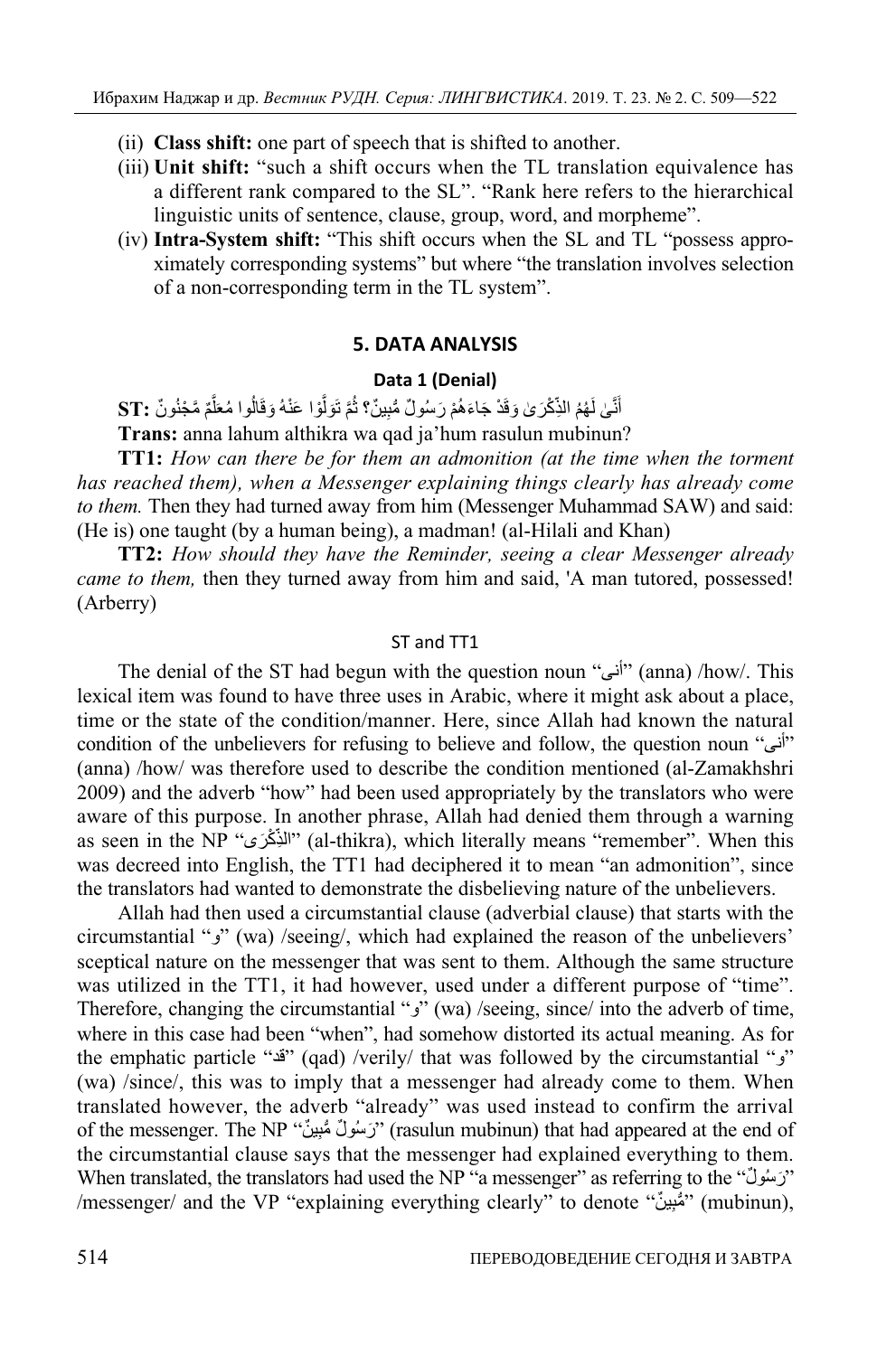which in this case is an agent noun that was derived from the V "يبين" or "explains". Under this circumstance, the VP that was used to translate "explaining everything clearly" was found to have reflected the meaning accurately and hence had maintained the mode variable in TT1.

### ST and TT2

The ST had started the denial with the question noun "أنى) "anna) /how/, where it is used in Arabic to inquire about a place, time and condition/manner. According to al-Zamakhshri (2009), since Allah had known the disbelievers' condition for refusing the caution given, the question noun "أنى) (anna) /how/ was therefore used for the condition purpose. In TT2, the adverb "how" was used, where it had reflected the exact meaning of this Arabic lexical item. This was then followed by the use of the NP "the reminder" in TT2 as shown in the NP "الذِّكْرَى" (al-thikra) that was indicated by ֧֖֚֚֚֝<br>֚֚֚ Allah's rebuff on them for not taking heed. Although the two had shared the same grammatical category, their meanings however, were found to have differed. On Allah's statement on why the people had not believed in Him although the messenger had come for them, the circumstantial clause that was used for this purpose was then started with the circumstantial " $y$ " (wa) /since/. Although the " $y$ " (wa) /since/ had literally meant "and", it was used instead under the circumstantial purpose. In the translation however, the translator had used the conjunction "seeing", which had served the purpose of the ST " $\mathbf{s}'$ " (wa) /since/. As for the emphatic particle " $\mathbf{s}$ " (qad) /verily/ that was followed by the circumstantial "",", it had emphasized the action expressed by the verb, which is the coming of the messenger and when translated, the adverb "already" could be successfully used to imply that a messenger had already arrived. The NP '`رَسُولٌ مُّبِينٌ'' (rasulun mubinun) /a messenger explains everything/ was however, changed into a different class with the AP denoting "a clear messenger". While the NP of the ST had stated the messenger who "explains" everything had already arrived, the AP of the TT2 on the other hand, had suggested a "clear messenger" or "an obvious one had already arrived", where in this case, had not only distorted the intended meaning, but had also led to the partial distortion of the ST and its rhetorical meaning.

### **Data 2 (Assertion)**

**ٔ** أَلَمْ تَرَ أَنَّ اللَّهَ يَسْجُدُ لَـهُ مَن فِي الْسَّمَاوَ اتِ وَمَن فِي الْأَرْ ضِ ؟ ST: ? ََ

**Trans:** a lam tara ana Allah yasjudu lahu *man* fi alsamawat wa man fi alarith?

**TT1:** See you not that whoever is in the heavens and whoever is on the earth, and the sun, and the moon, and the stars, and the mountains, and Ad-Dawabb (moving (living) creatures, beasts) and many of many kinds prostrate themselves to Allah? (al-Hilali and Khan)

**TT2:** Hast thou not seen how to God bow all who are in the heavens, earth the sun and the moon, the stars and the mountains? (Arberry)

### ST and TT1

The assertion function had begun with the question particle " $\vert$ " (a/alif) and was added to the negative and jussive particle of "لم" (lam) /not/ since negation is one of the features in the Arabic assertion RQ that is used to denote negate or contradiction.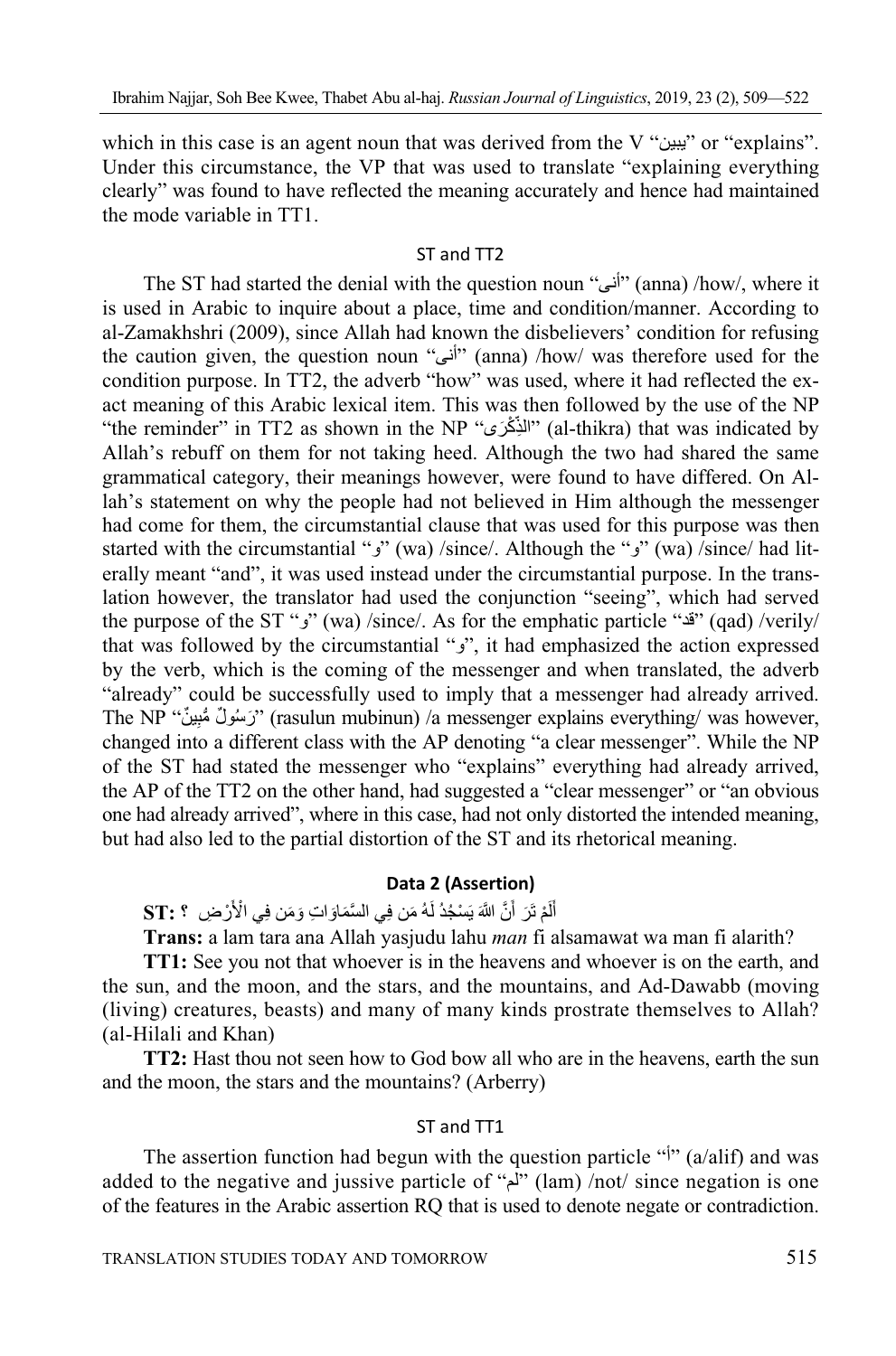The question particle " $\psi$ " (a/alif) in Arabic had emphasized the entity that was used after it and although the imperfect verb of the jussive mood " $\tilde{y}$ " (tara) or "known" was used (Abu-Haiyan 1984), it had somehow demonstrated a perfect relevance under this circumstance. Hence, the question particle " $\psi$ " (a/alif) together with the negative particle "لم) "lam) /not/ that had existed as "ألم) "a lam) was used to assert that the Prophet or the One addressed, had already known all the living beings under the sky as showing their reverence and submission to Allah. In TT1 however, the question particle " $\mathbf{N}$ " (a/alif) was not used, but was instead substituted with an old English structure that began with the verb "see". While the question particle that was mentioned earlier had emphasized on the verb "تَرَ" (tara), the translators however, had placed the emphasis on this verb "see", which was similar to that of the ST. Apart from this, the translators had also used the verb "see" along with the negation aspect of "not" as a way of providing an opposite meaning that is aligned with the ST. Despite the few differences shown from the meanings between the ST and TT1, the V in the ST  $\dddot{\mathbf{v}}$  (tara) however, had meant "know", while the word "see" that was used in the TT1 had denoted a different meaning. The beginning of the message was also observed to be negligibly affected by the different tenses of the two verbs used.

The subordinate conjunction "أَنَّ" (ana) /that/ had indicated factual information as shown in the phrase "that to Allah the livings prostrate". As a way of fulfilling the meta-function of this subordinate conjunction, the translators had thus used the conjunction "that", which had functioned in the same manner as "أَنَّ" (ana), where the rest of the ST had ended up mentioning the places that were inhabited by the livings beings. Since the mentioning of places had been achieved under TT1, the rest of the TT1 had thus provided the same meaning as that of the ST. As a result, the mode variable was not only perfectly maintained; its rhetorical meaning was also being preserved as well.

## ST and TT2

In the ST, the assertion function had begun with the question particle " $\mathbf{N}$ " (a/alif) that was added to the negative and jussive particle " $\mu$ " (lam) /not/. Since negation is one of the Arabic assertion RQ features that denotes to negate or contradicting, the question particle " $\frac{1}{2}$ " (a/alif) in Arabic had therefore focused on the entity that was used after it, which was expressed by the imperfect verb in jussive mood "تَرَ" (tara) /know/. Hence, the question particle " $\phi$ " (a/alif) together with the negative particle " $\phi$ " (lam) /not/ that had existed as "ألم" (a lam), had confirmed that the Prophet or the addressee already had the knowledge of every living being under the sky as demonstrating their submission and reverence to Allah. In the translation however, although the question particle " $\mathbf{N}$ " (a/alif) was shifted into the verb "hast" and was combined with the negation particle of "not", the use of "hast" to render " $\vert$ " (a/alif)" was found to be well-suited in describing the said circumstance since both the " $\frac{1}{2}$ " (a/alif)" and "hast" had focused on the imperfect verb in the jussive mood of " $\tilde{C}$ " (tara) /known/. While the use of "hast" was found to denote perfect relevance on the imperfect/present tense of "تَرَ" (tara) /known/, the use of negation "not" however, was found to be important for emphasizing assertion in English. Some differences were still observed between the meaning of the V "تَرَ" (tara) /know/ and its translated verb "seen", since the former had indicated "knowing things by heart".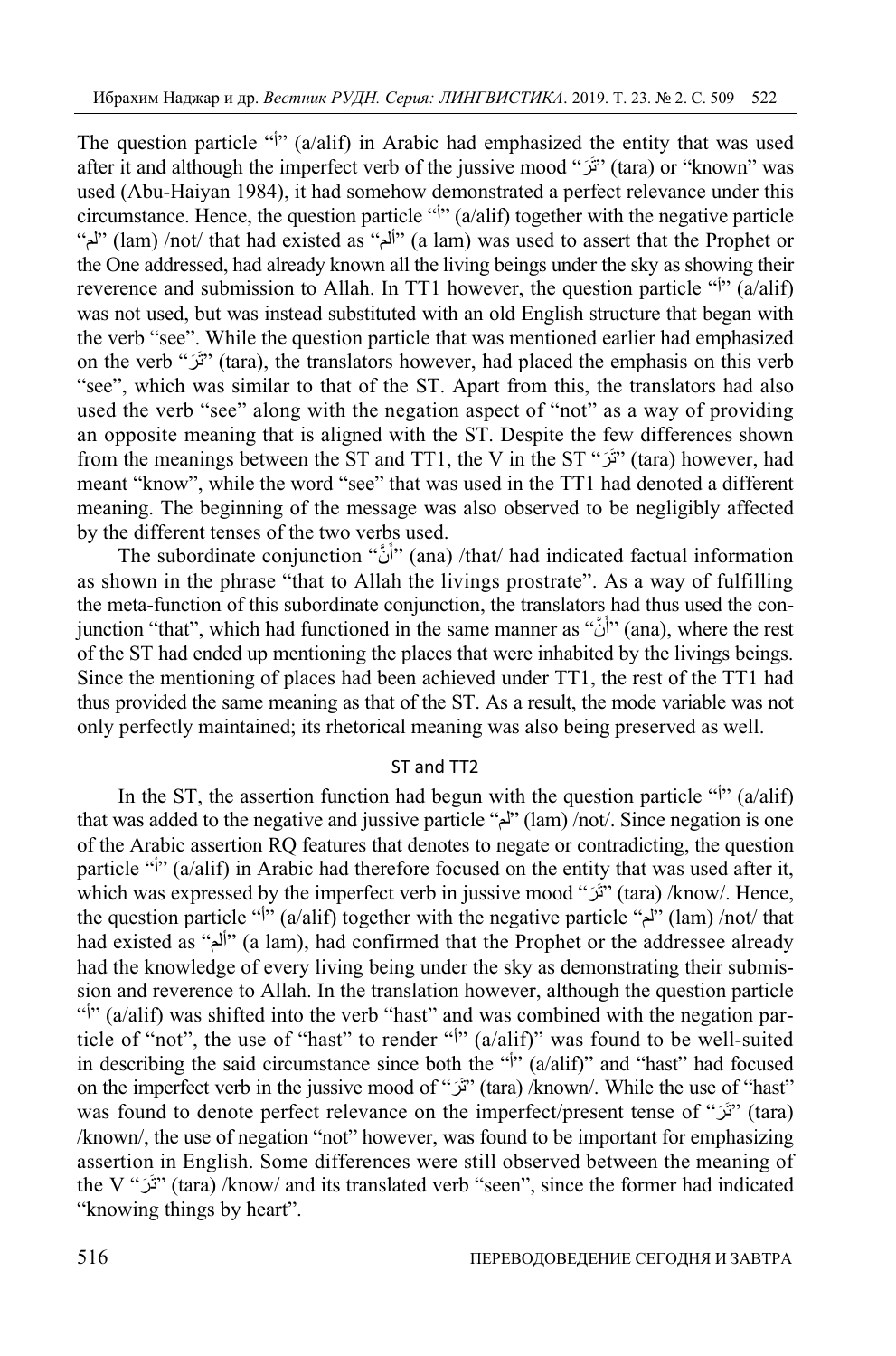The conjunction "أَنَّ" /ana/ shows the fact that the living beings had demonstrated submission and reverence to Allah, but when translated, it was shifted into the adverb "how". Since the adverb "how" had indicated manner and condition, then what follows had been the way the living beings had prostrated to Allah and not the fact that they had shown reverence to Him. Moreover, the verb ''يَسْخُدُ'' (yasjudu) had meant ''prostrate'' (Ibn-Ashur, 1984) and by using "bow" to render it had given it a different meaning and consequently, not reflecting the meaning of the actual message. For this reason, the differences had led to the partial distortion of both the mode variable as well as its rhetorical meaning.

## **Data 3 (Testing)**

أَتَهْتَدِي أَمْ تَكُونُ مِنَ الَّذِينَ لَا يَهْتَدُونَ **؟ :ST** ََّ

**Trans:** a tahtadi am takun min altheen la yahtadun?

**TT1:** whether she will be guided (to recognise her throne), or she will be one of those not guided. (al-Hilali and Khan)

**TT2:** whether she is guided or if she is of those that are not guided. (Arberry)

## ST and TT1

The test function of ST had begun with the question particle " $\frac{1}{2}$ " (a/alif) that functions as D, where in this case, the question particle had meant "if/whether". Under this circumstance, the addresser had wanted to test the addressee, which in this case, the Queen, if she had recognized her throne. Therefore, the translators had used "whether" to replace the question particle "i", where it had functioned as D in the testing of two items "الهداية أم عنمها" /knowing or not/ hence, maintaining the departure of the ST. It was mentioned earlier that the addresser had wanted to test the addressee if she had recognized her throne by stating "تَهْتَدِي: ٧ Tecognized her throne by stating" ) بِّقْتَدِي الْمَّ َ (tahtadi), which had meant "know or recognize" is in the active form, but was changed to the VP passive of "will be guided" in the translated version instead, hence, affecting the meaning directly. While the V "تَهْتَدِي" (tahtadi) /will know/ had meant the Queen or the addressee will have the knowledge of her throne, the message from TT1 on the other hand, had implied that someone will lead her to know or recognize her throne. Moreover, the negated VP of "لَا يَهْتَدُون" (la yatadun) /do not recognize/ that was contained in ''تَكُونُ مِنَ الَّذِينَ لا يَهْتَدُون'' she is of those who do not recognize/ had been in an active imperfect form, while its translated VP version of "not guided" was found to be in the passive form. Again, the occurrence of a level shift had not only changed the meaning of the information that was provided by the ST in TT1, the mode variable was also partially affected as well.

#### ST and TT2

In the ST, the testing function was confirmed by the question particle " $\vert$ " (a/alif) that had functioned as a D. Since it was used for testing, the translator had used the conjunction "whether", which had also served the same function as D in providing the same meaning for the "<sup> $\dagger$ </sup>" (a/alif) testing. The ST tests of between two things /knowing or not/ are shown in ''تَهْتَدِي'' (The V The V''تَهْتَدِي'' (tahtadi), which had meant َ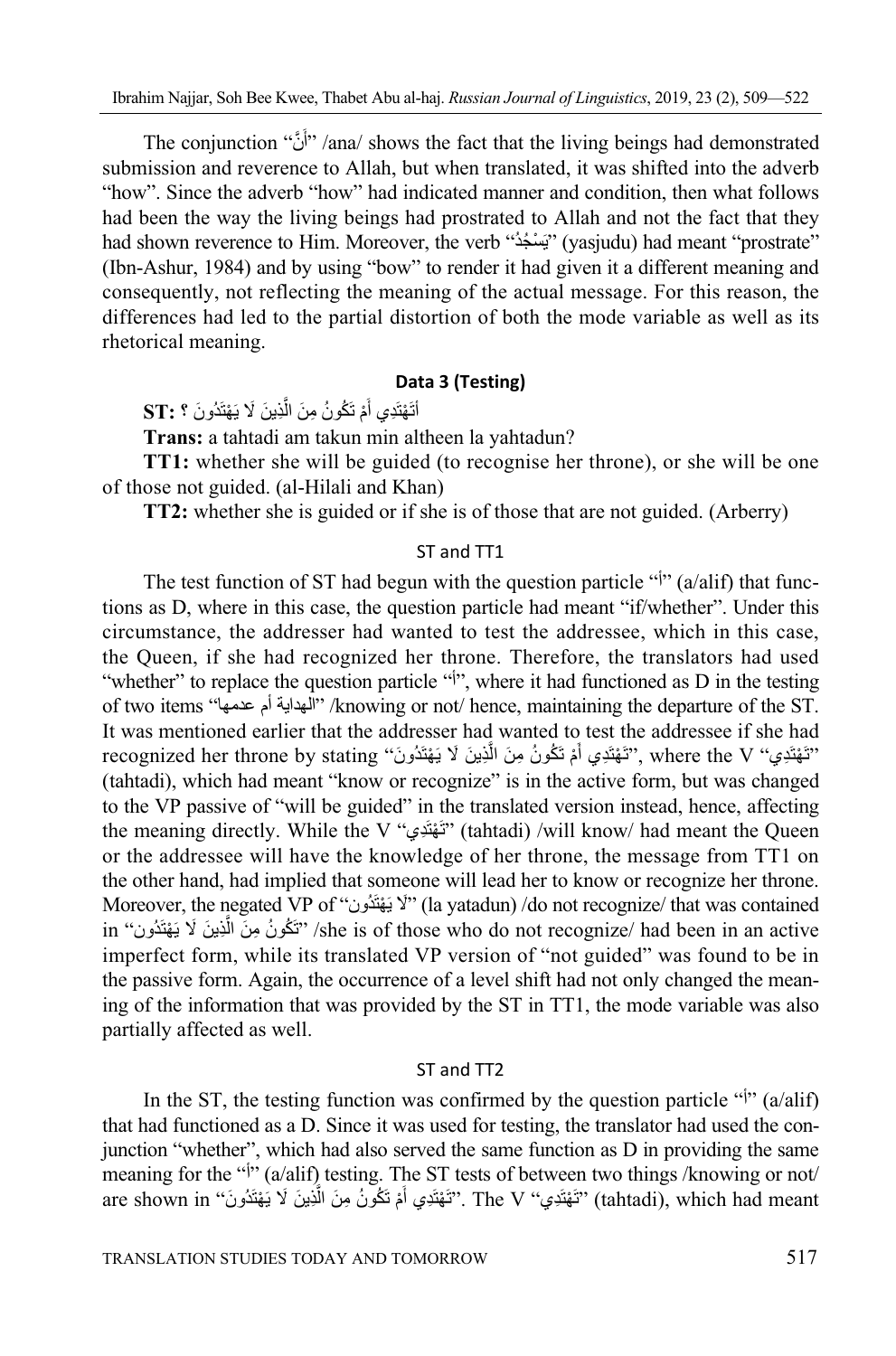"knows or recognize it" and in the active form, was found to have been changed into the VP "is guided" by the translator instead and had resulted in a total distortion of the intended meaning. While the ST "ديَِهتْ َت) "tahtadi) had meant that the Queen or the addressee, will have the knowledge of her throne, the meaning that was suggested in TT2 however, had implied someone who will lead her to recognize her throne. تَكُونُ مِنَ الَّذِينَ " do not recognize/ that was contained in/ "لَا يَهْتَدُون" The negated VP of لَا يَهْتَدُون $^{\prime\prime}$  /she is of those who do not recognize/ was found to be connected with the V "ديَِهتْ َت) "tahtadi) that was presented as the negated VP of "are not guided". However, the change of TT2 to the passive form from the active structure of the VP in the ST had once again altered the meaning of the ST, thus partially affecting both the mode variable and the rhetorical meaning of the ST.

#### **Data 4 (Negation)**

**؟** وَمَنْ أَحْسَنُ مِنَ اللَّهِ صِبْغَةً :ST َ

**Trans:** wa *man* ahsanu min Allah Sibghah?

**TT1:** And which Sibghah (religion) can be better than Allah's? (al-Hilali and Khan) **TT2:** and who is there that baptizes fairer than God? (Arberry)

## ST and TT1

The ST question begins the negation by stating no one can provide the people with a religion better than Allah by using ''وَمَنْ أَحْسَنُ'', which had meant ''no one is better''. While the ST had concentrated on the one negated, the structural change that had occurred in the TT1 on the other hand, had started with "and which Sibghah (religion)?" instead, where the "بَصِيْغَةً" (Sibghah) that was written at the last part in the ST was moved to the beginning portion of the TT1. As a result, the TT1 translators had switched the concentration from the "one" to "Sibghah" (religion) and by negating the "صَبْغَةً" (Sibghah) /religion/ and not the "one", the mode that was situated in the beginning part of the ST was therefore disregarded. The PP of the ST "بَونَ اللَّهِ صِبْغَةً" , where it had meant /than Allah's religion/ was found to have completed the negation by stating that no one can provide the people with a religion better than Allah as denoted by the PP "than Allah's" that was preceded by "can be". Although the meaning concerning Allah and His religion had been reflected in the PP, it was however, not preserved in the beginning portion of the ST and consequently, led to a partial distortion of both the mode variable and its rhetorical meaning.

#### ST and TT2

Although the ST "دَمَنْ" had meant "no one", the translator had begun the TT2 by rendering the question N "مَنْ" with "who is there that". By using the same question noun, the translator had wanted to focus on the negated person that was implied in the ST. َThe N "أَحْسَنُ" (ahsanu) in the ST, which had come directly after the question noun had implied "better" or in other words, "no one is better" and when rendered, contained both the class and structural grammatical shifts. Apart from the switch of the location, the term was also substituted by the "fairer" adjective, which has a close meaning َto the N ''أَحْسَنُ''.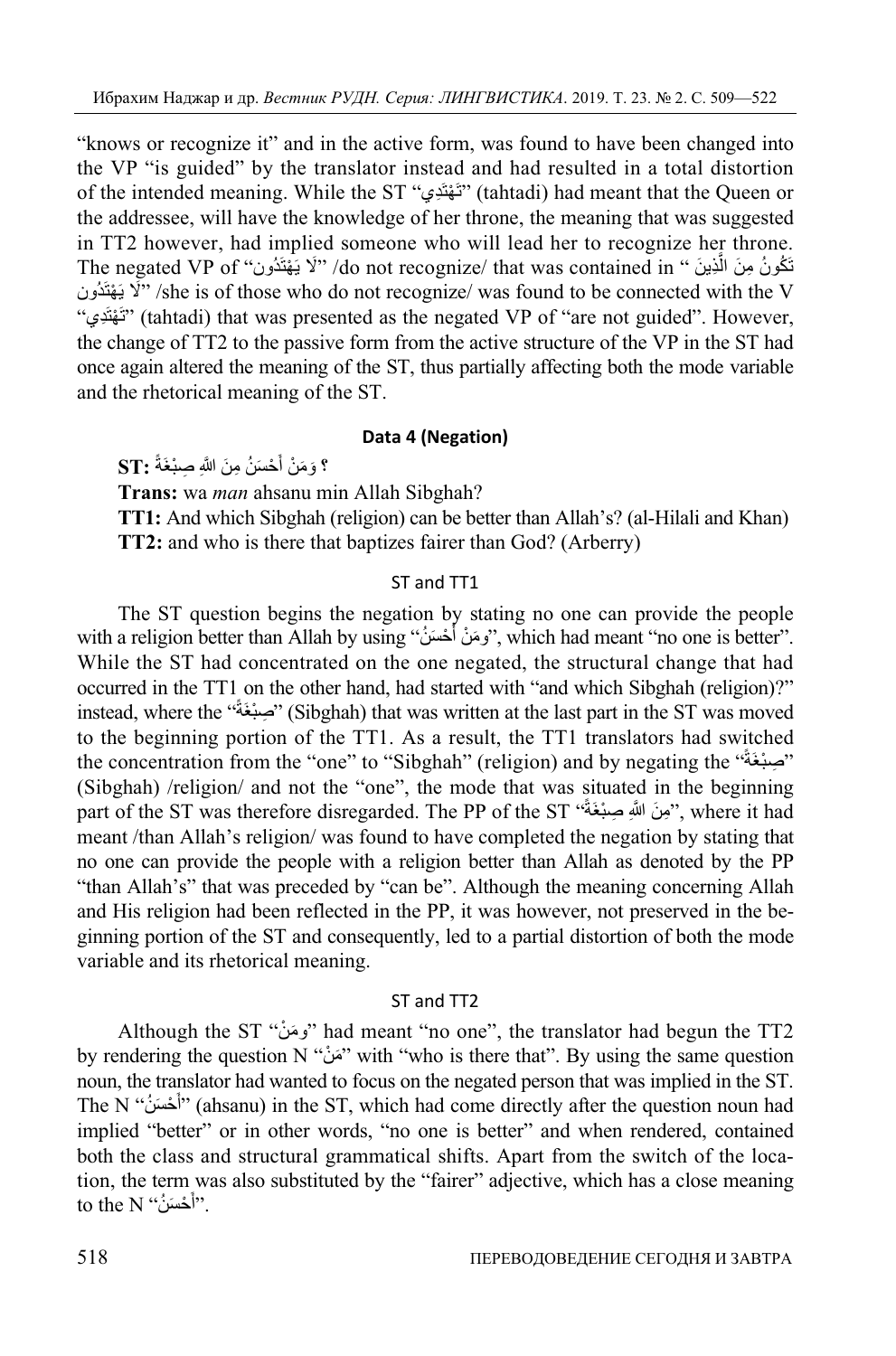The PP ''بِونَ اللَّهَ صِبنْغَةً '', which had meant ''than Allah in giving religion'' was found to have changed to a different meaning as a result of using the VP "baptizes fairer than Allah", where the last item of the N "ً ةَبغْصِ " /Sibghah/ in the ST was changed into a different class of V "baptizes" and yielded a different meaning. While "أَصِبْغَةُ" /Sibghah/ denotes the spiritual religious beliefs provided by Allah as well as a representation of Islam, baptism on the other hand, is a Christian ritual that is performed by the ordained ministers on the Christian believers. As a result of these changes, the meaning in the last part of the ST had been somehow overlooked, thus leading to the partial distortion of both the mode variable and its rhetorical meaning.

## **Data 5 (Equalization)**

ُأَقَرِيبٌ أَم بَعِيدٌ مَّا تُوعَدُونَ؟ **:ST ٔ** 

**Trans:** a qarib am ba'ed ma tu'adun?

**TT1:** whether that which you are promised (i.e. the torment or the day of resurrection) is near or far*.* (al-Hilali and Khan)

**TT2:** whether near or far is that you are promised*.* (Arberry)

## ST and TT1

The function of equalization in terms of interrogation was found to be embedded in the "أَقَرِيبٌ أَم بَعِيدٌ" (a qarib am ba'ed) core structure of the ST. This structure had begun **ٔ** with the question particle " $\psi$ " (a/alif) or in other words, the particle of equalization to indicate the equalization of two items in the ST. This particle of equalization that functions as D had maintained its category with the use of "whether" since this conjunction had been the only choice used by the translators to introduce a question with alternatives. The clause "قَرِيبٌ أَم بَعِيدٌ" had contained two equalized items that were connected :<br>ا by the conjunction "أم"/or/ meaning /far or near/ and were changed from NP to the AP "near or far" to denote a more suitable meaning. The relative clause of "نَمَّا تُوعَدُونَ" (ma tu'adun) /what you are promised, which means the promised punishment that will be delivered by Allah on the disbelievers was found to have reflected in the TT1 of "which you are promised". By sustaining the meaning in the structure, both the mode variable and the rhetorical meaning of the ST were found to have been preserved in TT1.

#### ST and TT2

As mentioned earlier, the ST had performed the equalization function by means of an embedded interrogation through the core structure of "أَقَوْيِبْ أَم بَعِيدٌ" ) in the ST. This :<br>ا structure had begun with the particle of equalization " $\hat{y}$ " (a/alif) and was added to the NP ثقَريبٌ أَم بَعِيدٌ") to not only indicate /near or far/, but also to equalize between the two items **ٔ** of an NP ''أَم بَعِيدٌ'' that was connected by the conjunction ''أم'' (amm) /or/. In the ֖֖֖֖֖֖֖֖֖֖֖֖֪֪֪֪ׅ֪֪֪֪֪֪֪֪֪֪֧֧֧֧֧֧֧֚֚֚֚֚֚֚֚֚֚֚֚֚֚֚֚֚֝֟֝֬֟֓֟֓֝֓֓֞֟֓֞֟֓֞֟֬֝֬֝֬֝֬֓֝֬֝֬֝֬֝֬֝֬֝֬֝֬֝֬֝֬֝֬ translation, the particle of equalization " $\frac{1}{2}$ " was rendered as "whether", while the NP مَقْرِيبٌ أَم بَعِيد", which is related to the two equalized items that are connected by the con-ا<br>المراجع junction "أم "/or/, was changed to the AP "near or far". The particle of equalization was also found to have served its grammatical and semantic functions as indicated by the translated "whether", which had functioned in the same way as D by providing the two different alternatives. The AP "near or far" that was changed from the NP "يَوْبِبُ أَم بَعِيدِ السَّلَّةُ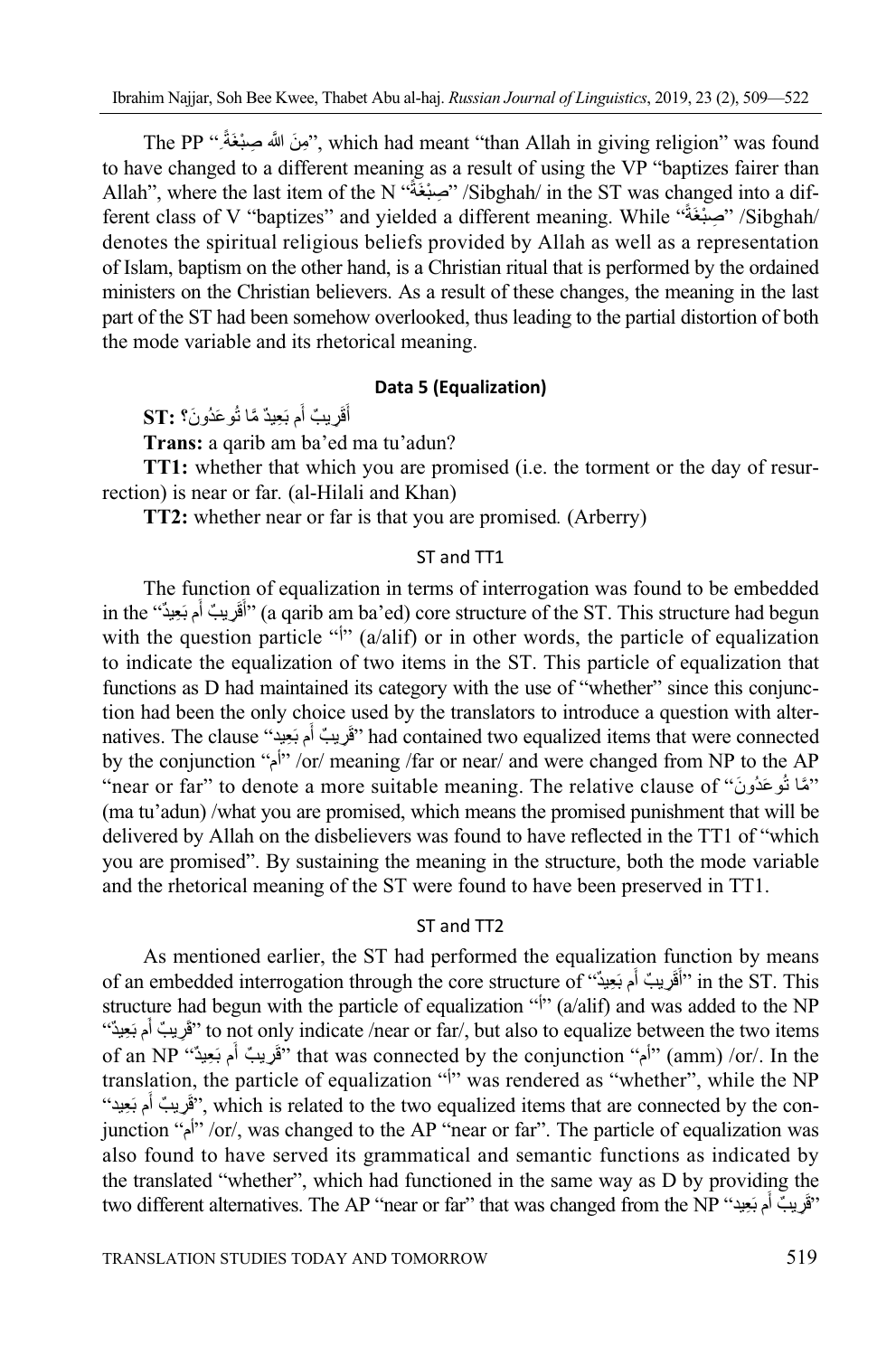and the same structure that was used in the TT2 of "that you are promised" from the relative clause ''ثَمَّا تُوعَدُونَ'' of punishment of Allah were found to have served the intended meaning and had preserved both the mode variable as well as the rhetorical meaning of the ST.

## **6. CONCLUSION**

This study had compared two English translations of the Quranic rhetorical questions, where the main objective had been to discover if the occurrence of grammatical shifts during the translation process had affected the mode of the ST Quranic rhetorical questions. From the above analyses, the grammatical shifts that had occurred during the translation process were not only found to have greatly affected the mode of the ST rhetorical questions, but also on the rhetorical meanings as well. According to the analyses, the level and class changes were also discovered to be the principal causes for distorting the mode of the ST rhetorical questions.

Although there had been no major differences observed between the two translations, the mode variables from the two translations were found to have experienced a slight distortion from the intended meanings. In spite of this, the translation that was conducted by al-Hilali and Khan (1996) was discovered to have a better interpretation of the mode variable than those of the Arberry's because of the higher focus placed on the Quranic interpretation (1955).

#### **© Ibrahim I.I. Najjar, Soh Bee Kwee, Thabet Abu al-haj, 2019**

#### **REFERENCES**

- Abioye, Taiwo (2011). Preference for rhetorical questions as an index of textual message effectiveness. *International Journal of Humanities and Social Science.* V. 1. No. 1.
- Arberry, Arthur John (1955). *The Koran Interpreted*: London: Allen & Unwin.
- Bhattasali, Shohini, Cytryn, Jeremy, Feldman, Elana, & Park, Joonsuck (2015). Automatic identification of rhetorical questions*.* In *ACL.*
- Catford, John Cunnison (1965). *A Linguistic theory of translation*. London: Oxford University.
- Hackstein, Olav (2004). Rhetorical questions and the grammaticalization of interrogative pronouns as conjunctions in Indo-European. In Adam Hyllested, Anders Richard Jørgensen, Jenny Helena Larsson et Thomas Olander (eds.), *Per Aspera Ad Asteriscos*, Studia Indogermanica in honorem Jens Elmegård Rasmussen sexagenarii Idibus Martiis anno MMIV.
- Halliday, Michael Alexander Kirkwood, & Hassan, Ruqaiya (1985). *Language, Context and Text: Aspects of Language in Social — Semiotic Perspective*. Waurn Ponds, Victoria: Deakin.
- IIie, Cornelia (1994). *What else can I Tell you? A Pragmatic study of English rhetorical questions as discursive and argumentative acts*. Stockholm, Almqvist & Wiksell International.
- al-Hilali, Muhammad Taqi-ud-Din, & Khan, Muhammad Muhsin (1996). *The Noble Qur'an: English Translation of the Meanings and Commentary.* King Fahad Complex for the Printing of the Holy Quran. Madinah, K.S.A.
- Larson, Mildred (1974). The communicative situation and rhetorical questions. *Notes on Linguistics*, 9, 14—18.
- Larson, Mildred (1984). *Meaning-Based Translation: A Guide to cross-language equivalence.* New York: University Press of America.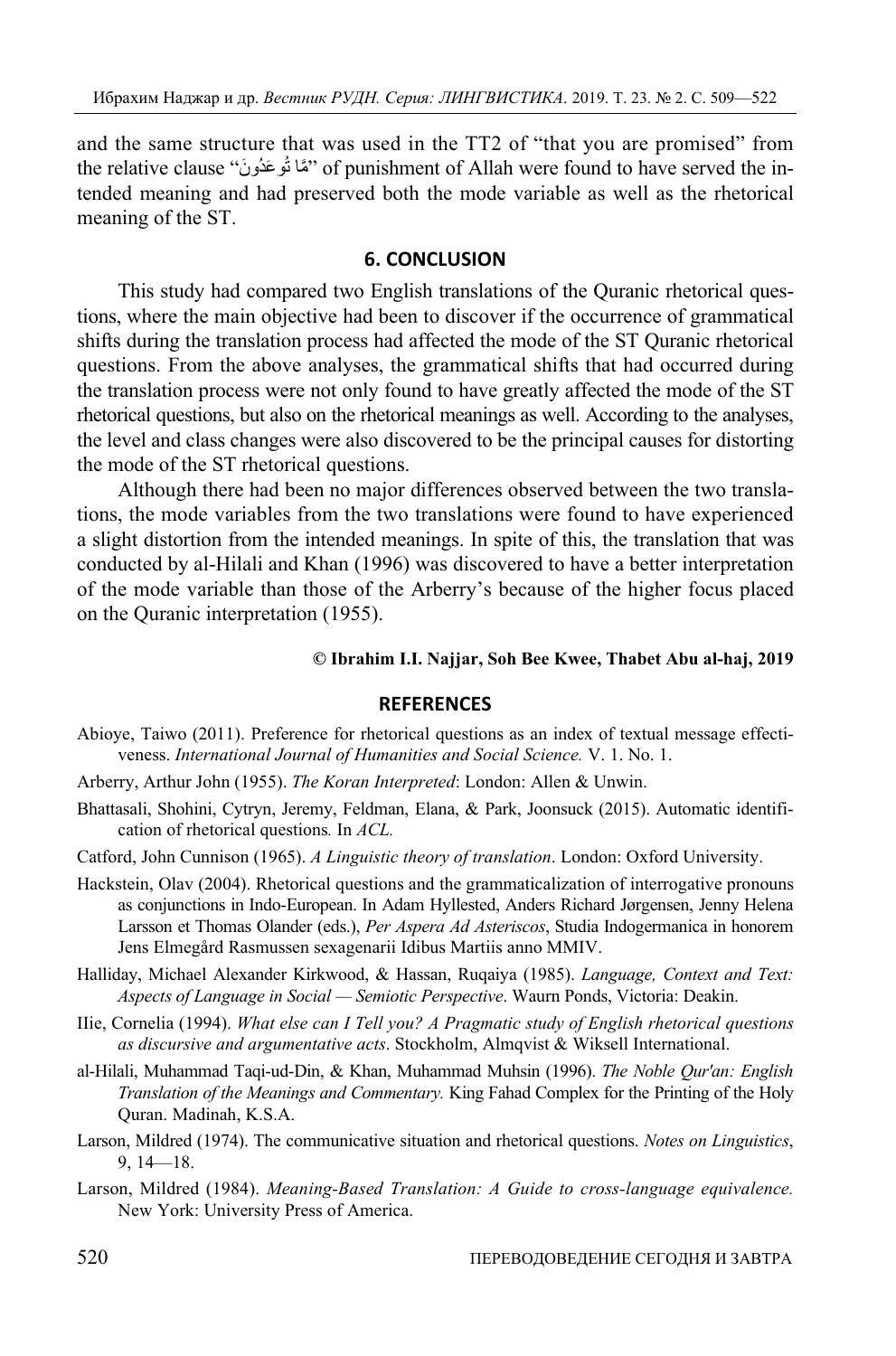- al-Malik, Fahad M. (1995). *Performative utterances: their basic and secondary meanings with reference to five English translations of the meanings of the holy Qur'an.* Unpublished PhD Thesis, Durham University, UK.
- Ranganath, Suhas, Hu, Xia, Tang, Jiliang, Wang, Suhang, & Liu, Huan (2016). Identifying rhetorical questions in social media*.* In *ICWSM.*
- el-Sa'adany, Kamel Abdelbadie (2010). *Function of interrogations in the Hadith: a sociolinguistic study.* Retrieved from www.docplayer.net.
- Siemund, Peter (2001). Interrogative constructions, In Haspelmath et al. (eds*.*). *Language Typology and Language Universals.* Berlin: Mouton de Gruyter, PP.1010—1028.
- Shore, Susanna (2001). "Teaching Translation" in exploring translation and multilingual text production: beyond content, Erich Steiner and Collin Yallop (eds.), Berlin: Mouton de Gruyter, 249—76.
- Vinay, Jean-Paul, & Darbelnet, Jean (1995). *Comparative Stylistic of French and English: A Methodology for Translation.* Amsterdam: John Benjamins, The Netherlands.

## **Arabic references**

Abbas, Fadhil (1997). *Albalagha fonunha wa afnanuha: ilmualm'ani.* Daru alfurqan.

Abu-Haiyan, Muhammad (1993). *Tafsir albahar almuhit. Dar alkutub alilmiah,* Beirut, Lebanon.

- Aida, Nagish (2012). Uslub alistifham fi alahadith alnabuyah fi riadh alsalhin: dirasa nahuwih balaghya. Unpublished M.A dissertation, Moluod Mu'amari University, Algeria.
- al-Balakhi, Muhammad (2007). Asalyib al-istifham fi al-bahith al-balaghi wa asraruha fi al-quran alkarim. Unpublished PhD Thesis, the international Islamic University, Pakistan.
- al-Amri, Shakir, Khursindi, Mahmoud, & Tarhami, Sumayah (2012). Tajahul al-arif fi alquran: ist'malatuhu wa aghrathuhu albalaghya. *Majalat dirasat alogat alarabya wa adabuha.*
- Bofama, Sarah (2014). Uslub alistifham fi qisat Ibrahim. Dirasah nahuwya balaghya. Unpublished M.A dissertation, Abdul Qadhir University, Algeria.
- al-Fayroz Abadi, Muhammad (2001). *Alqamos almuhit. Dar ihya'a alturath alarabi.* Beirut. Lebanon.
- Foda, AbdulAlim (1953). Asalib alistifham fi al-Quran. A Published PhD Thesis, Cairo, Dar-alsha'ab.
- Ibn Ashur, Muhmmad Al-Tahir (1984). *Tafser al tahrir wa altanwir.* Aldar at-tunisya llnashir.
- Ibn Fares, Ahmad (1997). *al sahibi fi fiqh alugah alarabya wa masa'iluha wa sunan alArab fi Kalamuha.* Dar al Kutub alilmyah.
- Ibn Khalawyh, Hussain (1996). *Alhujah fi alqira'at alsaba'a.* Beirut. Mu'asasat elrisalah.
- Rajdal, Halimah (2013). Balaghat alistifham wa dalalatuhu fi al-Quran alkareem. Unpublished M.A dissertation, Wahran University, Algeria.
- Sagir, Sa'diyah (2015). Muqaraba Dalaliya fi Ma'ani al-Istifham al-Balaghya. *Biblid*.
- al-Soyoti, JalalAldin (1985). *Al-ishbah wa al-nathair fi alnahu. Altaba alwla*. Muasasat Risalit Beirut.
- al-Zamakhshri, Mahmoud (2009). *Tafseer al-kashaf an haqaiq altanzeel wa oyon alaqaweel fi wujuh alta'weel.* Dar almarifa.

#### **Article history:**

Received: 10 December 2018 Revised: 26 February 2019 Accepted: 23 March 2019